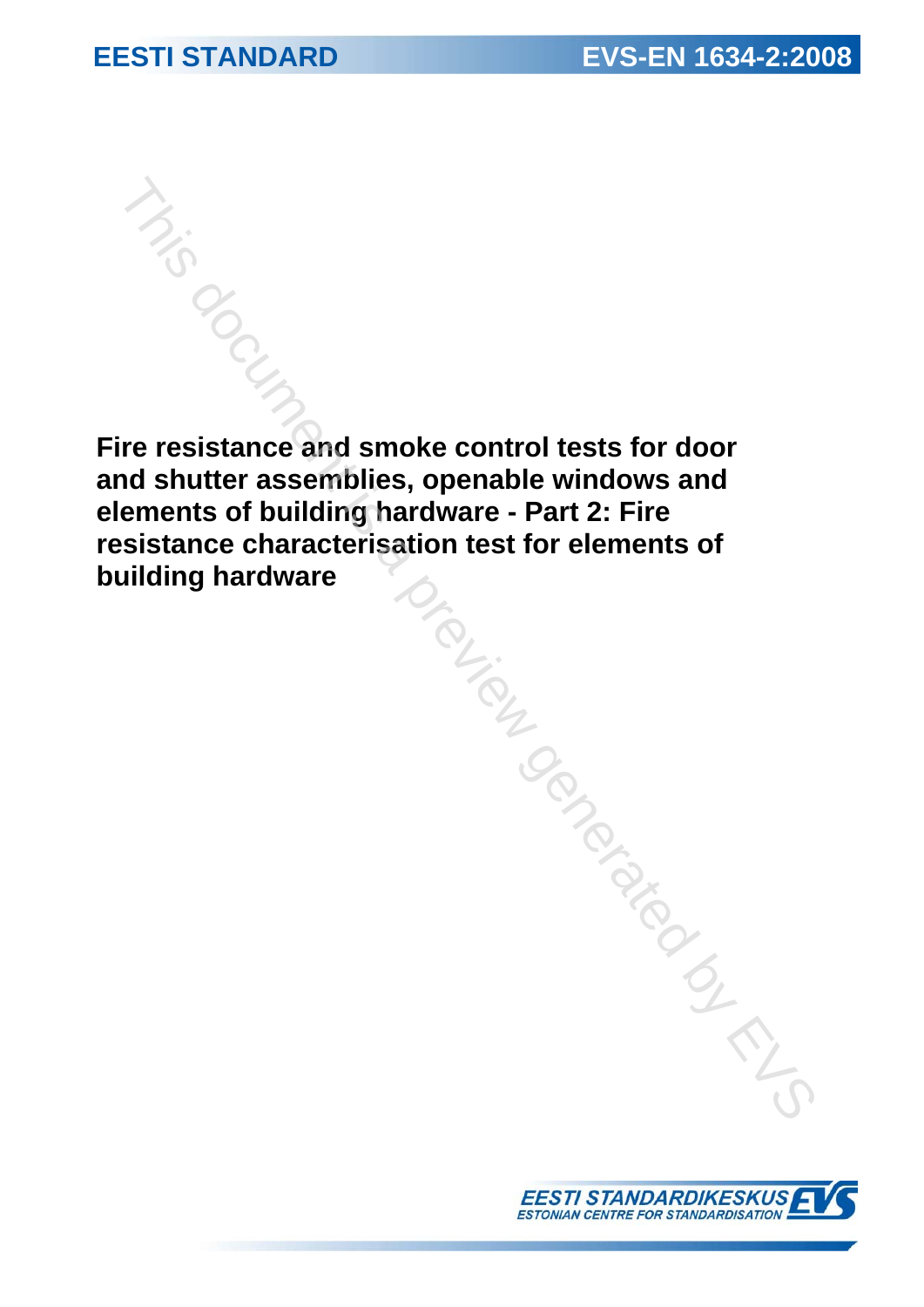### **EESTI STANDARDI EESSÕNA NATIONAL FOREWORD**

| Käesolev Eesti standard EVS-EN 1634-2:2008<br>sisaldab Euroopa standardi EN 1634-2:2008<br>ingliskeelset teksti.                                     | This Estonian standard EVS-EN 1634-2:2008<br>consists of the English text of the European<br>standard EN 1634-2:2008.                                                                                                                        |  |  |  |
|------------------------------------------------------------------------------------------------------------------------------------------------------|----------------------------------------------------------------------------------------------------------------------------------------------------------------------------------------------------------------------------------------------|--|--|--|
| Standard on kinnitatud Eesti Standardikeskuse<br>15.12.2008 käskkirjaga ja jõustub sellekohase<br>teate avaldamisel EVS Teatajas.                    | This standard is ratified with the order of<br>Estonian Centre for Standardisation dated<br>15.12.2008 and is endorsed with the notification<br>published in the official bulletin of the Estonian<br>national standardisation organisation. |  |  |  |
| Euroopa standardimisorganisatsioonide poolt<br>rahvuslikele liikmetele Euroopa standardi teksti<br>kättesaadavaks tegemise kuupäev on<br>12.11.2008. | Date of Availability of the European standard text<br>12.11.2008.                                                                                                                                                                            |  |  |  |
| Standard on kättesaadav Eesti<br>standardiorganisatsioonist.                                                                                         | The standard is available from Estonian<br>standardisation organisation.                                                                                                                                                                     |  |  |  |
| January 10                                                                                                                                           |                                                                                                                                                                                                                                              |  |  |  |
| ICS 13.220.50, 91.060.50                                                                                                                             |                                                                                                                                                                                                                                              |  |  |  |
| Võtmesõnad:                                                                                                                                          |                                                                                                                                                                                                                                              |  |  |  |
|                                                                                                                                                      |                                                                                                                                                                                                                                              |  |  |  |
|                                                                                                                                                      |                                                                                                                                                                                                                                              |  |  |  |
|                                                                                                                                                      |                                                                                                                                                                                                                                              |  |  |  |
|                                                                                                                                                      |                                                                                                                                                                                                                                              |  |  |  |
|                                                                                                                                                      | PARTICIPAL M                                                                                                                                                                                                                                 |  |  |  |

**Standardite reprodutseerimis- ja levitamisõigus kuulub Eesti Standardikeskusele** 

Andmete paljundamine, taastekitamine, kopeerimine, salvestamine elektroonilisse süsteemi või edastamine ükskõik millises vormis või millisel teel on keelatud ilma Eesti Standardikeskuse poolt antud kirjaliku loata.

Kui Teil on küsimusi standardite autorikaitse kohta, palun võtke ühendust Eesti Standardikeskusega: Aru 10 Tallinn 10317 Eesti; www.evs.ee; Telefon: 605 5050; E-post: info@evs.ee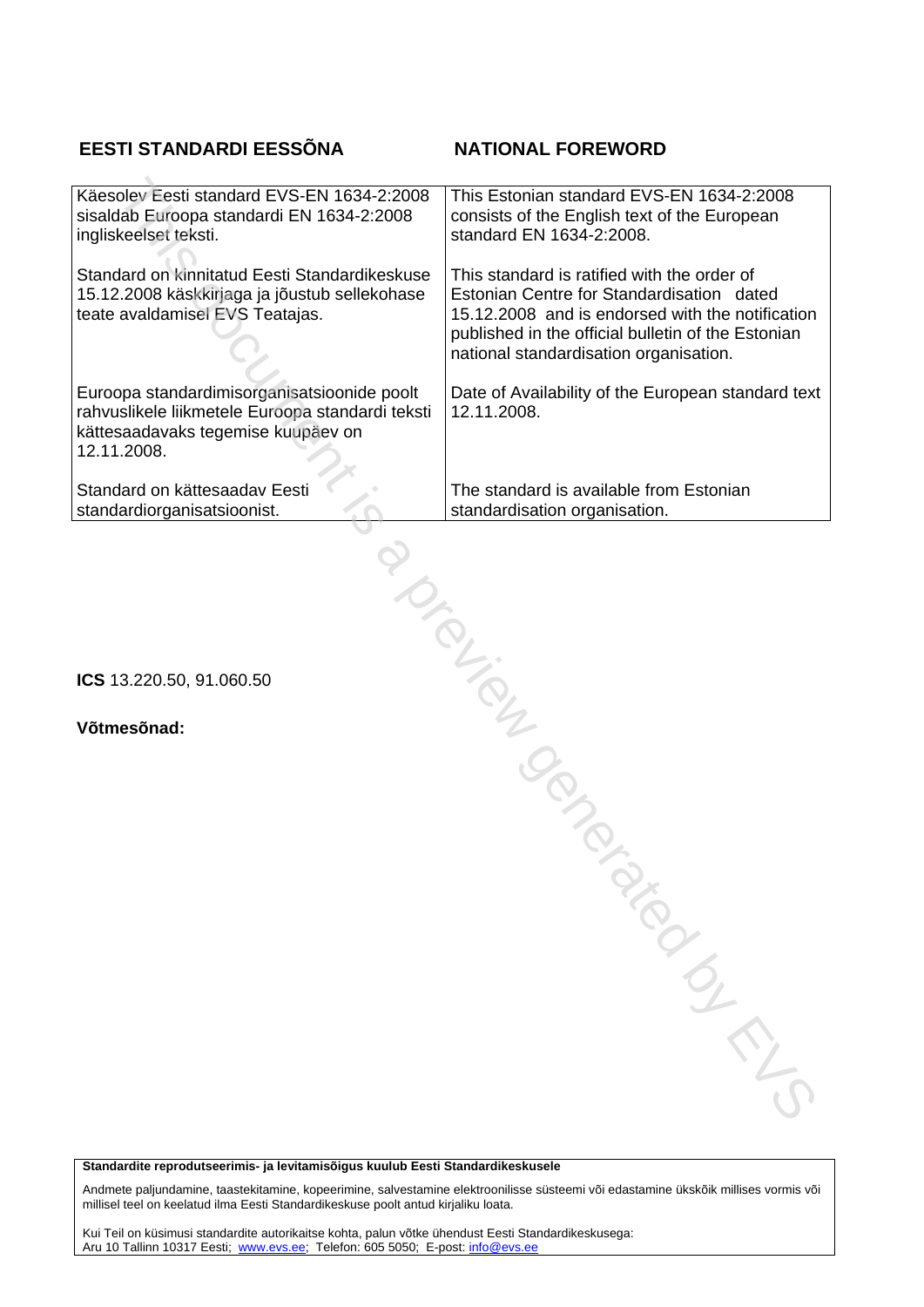# EUROPEAN STANDARD NORME EUROPÉENNE EUROPÄISCHE NORM

## **EN 1634-2**

November 2008

ICS 13.220.50; 91.060.50

English Version

### Fire resistance and smoke control tests for door, shutter and openable window assemblies and elements of building hardware - Part 2: Fire resistance characterisation test for elements of building hardware

Feuerwiderstands- und Rauchleckageprüfungen für Türund Abschlusseinrichtungen, Fenster sowie Beschläge - Teil 2: Charakterisierungsprüfungen zum Feuerwiderstand von Beschlägen

This European Standard was approved by CEN on 13 September 2008.

CEN members are bound to comply with the CEN/CENELEC Internal Regulations which stipulate the conditions for giving this European Standard the status of a national standard without any alteration. Up-to-date lists and bibliographical references concerning such national standards may be obtained on application to the CEN Management Centre or to any CEN member.

This European Standard exists in three official versions (English, French, German). A version in any other language made by translation under the responsibility of a CEN member into its own language and notified to the CEN Management Centre has the same status as the official versions.

CEN members are the national standards bodies of Austria, Belgium, Bulgaria, Cyprus, Czech Republic, Denmark, Estonia, Finland, France, Germany, Greece, Hungary, Iceland, Ireland, Italy, Latvia, Lithuania, Luxembourg, Malta, Netherlands, Norway, Poland, Portugal, Romania, Slovakia, Slovenia, Spain, Sweden, Switzerland and United Kingdom.



EUROPEAN COMMITTEE FOR STANDARDIZATION COMITÉ EUROPÉEN DE NORMALISATION EUROPÄISCHES KOMITEE FÜR NORMUNG January Contractor

**Management Centre: rue de Stassart, 36 B-1050 Brussels**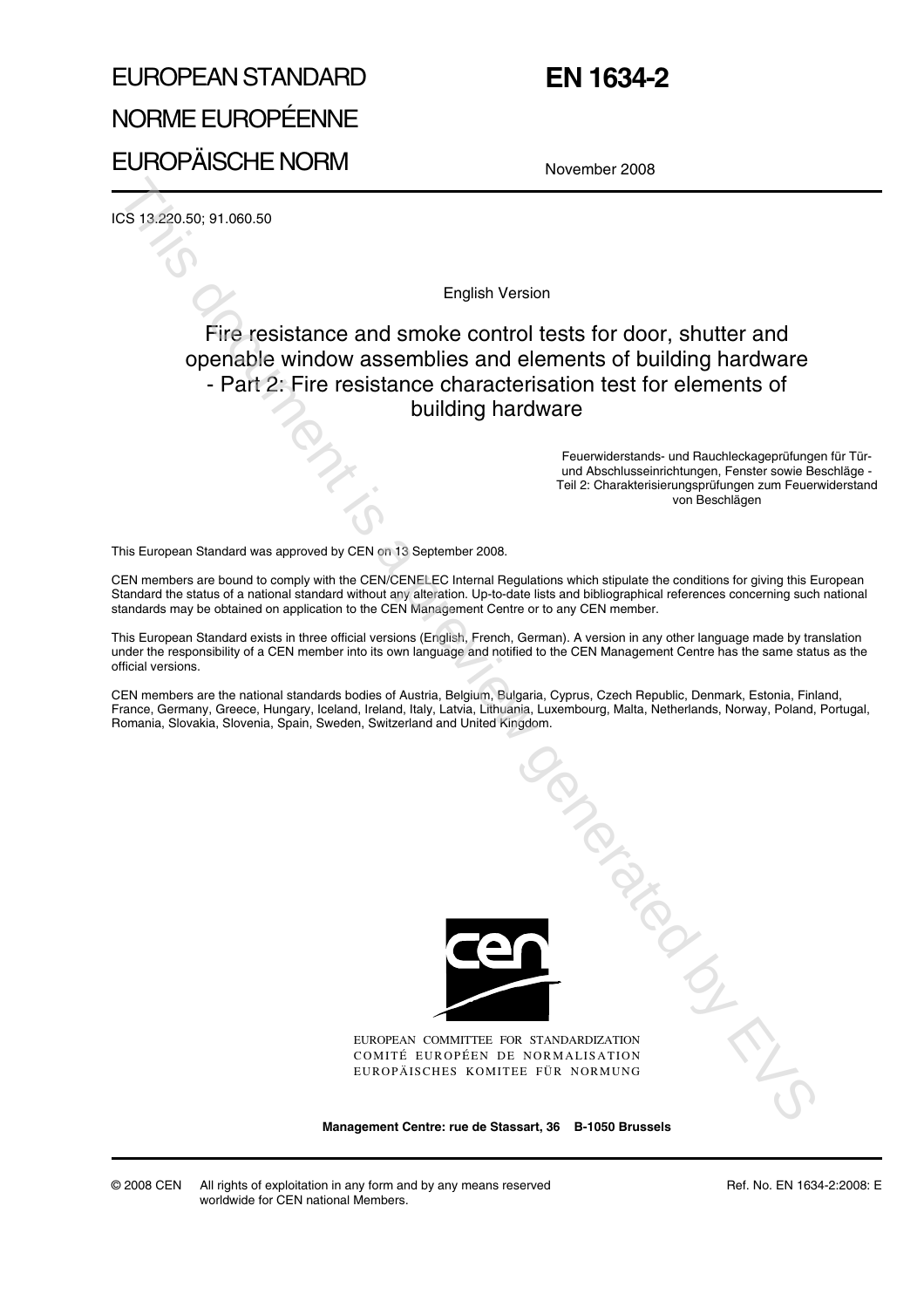### **Contents**

| 1            |                                                                                                    |  |
|--------------|----------------------------------------------------------------------------------------------------|--|
| $\mathbf{2}$ |                                                                                                    |  |
| 3            |                                                                                                    |  |
| 4            |                                                                                                    |  |
| 4.1          |                                                                                                    |  |
| 4.2          |                                                                                                    |  |
| 4.3          |                                                                                                    |  |
| 4.3.1        |                                                                                                    |  |
| 4.3.2        | Pressure conditions for testing single axis hinges on side hung doors or                           |  |
| 4.3.3        |                                                                                                    |  |
| 4.3.4        |                                                                                                    |  |
|              | Pressure conditions for testing non-edge mounted items of building hardware  13                    |  |
| 4.3.5        | Pressure conditions for testing surface mounted overhead closing devices 13                        |  |
| 4.3.6        |                                                                                                    |  |
| 5            |                                                                                                    |  |
| 5.1          |                                                                                                    |  |
| 5.2          |                                                                                                    |  |
| 5.3          |                                                                                                    |  |
| 5.4          | Test construction for evaluating non-edge mounted items of building hardware  14                   |  |
| 5.5          | Test construction for evaluating ignition risk for items attached to the unexposed                 |  |
|              |                                                                                                    |  |
| 5.6          | Test construction for evaluating surface mounted overhead controlled door                          |  |
|              |                                                                                                    |  |
| 6            |                                                                                                    |  |
| 6.1          |                                                                                                    |  |
| 6.2          |                                                                                                    |  |
| 6.3          |                                                                                                    |  |
| 6.4          |                                                                                                    |  |
| 6.4.1        |                                                                                                    |  |
| 6.4.2        |                                                                                                    |  |
| 6.4.3        |                                                                                                    |  |
| 6.4.4        |                                                                                                    |  |
| 6.5          |                                                                                                    |  |
| 6.5.1        |                                                                                                    |  |
| 6.5.2        |                                                                                                    |  |
| 6.5.3        |                                                                                                    |  |
| 6.5.4        |                                                                                                    |  |
| 6.6          | Test specimen for the evaluation of non-edge mounted items of building<br>$\overline{\phantom{0}}$ |  |
|              |                                                                                                    |  |
| 6.6.1        |                                                                                                    |  |
| 6.6.2        |                                                                                                    |  |
| 6.6.3        |                                                                                                    |  |
| 6.6.4        |                                                                                                    |  |
| 6.7          | Test specimen for evaluation of ignition risk for surface mounted controlled                       |  |
|              |                                                                                                    |  |
| 6.7.1        |                                                                                                    |  |
|              |                                                                                                    |  |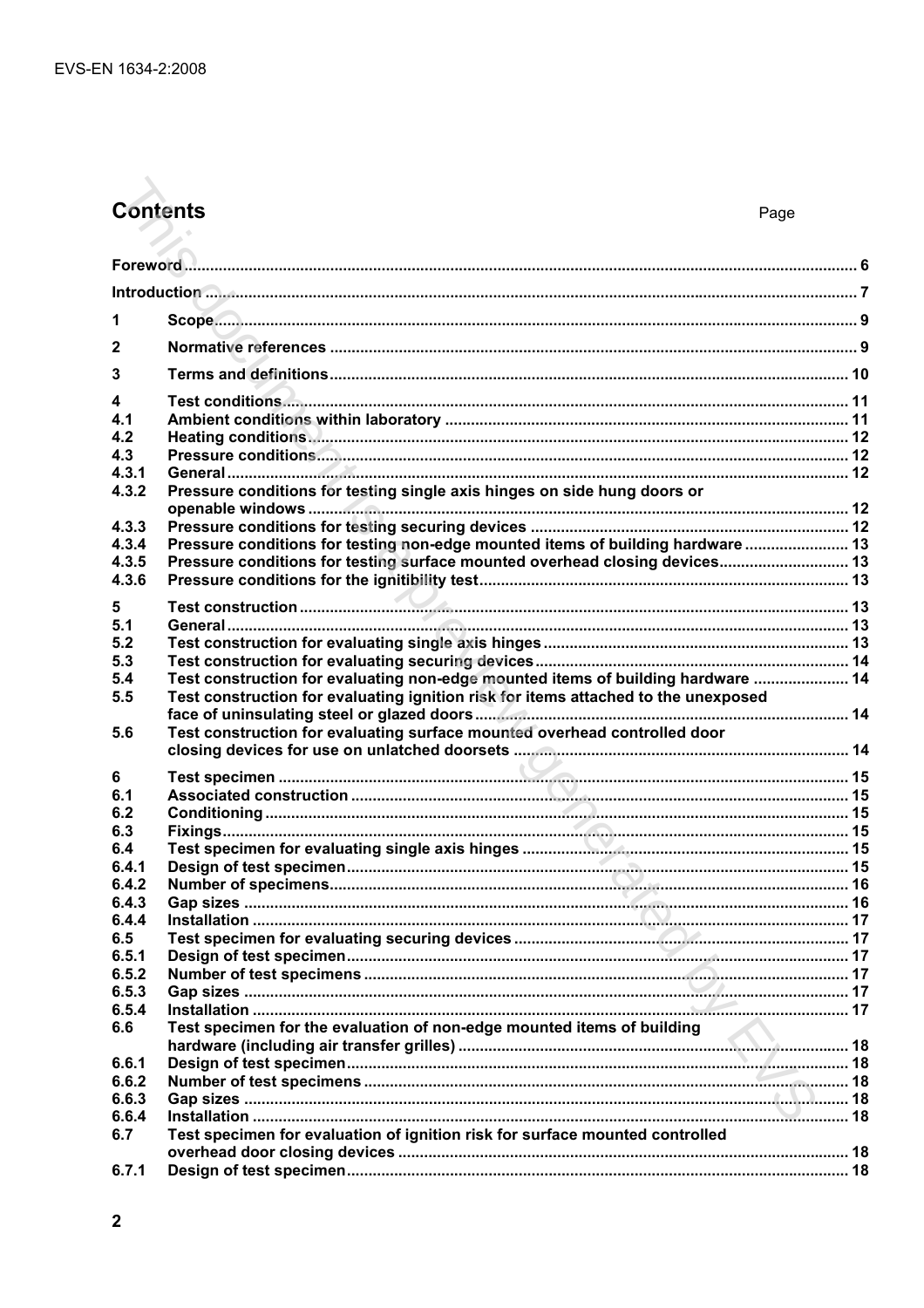| 6.7.2          |                                                                                   |  |
|----------------|-----------------------------------------------------------------------------------|--|
| 6.7.3          |                                                                                   |  |
| 6.7.4          |                                                                                   |  |
| 6.8            | Test specimen for evaluating surface mounted overhead controlled door closing     |  |
|                |                                                                                   |  |
| 6.8.1          |                                                                                   |  |
| 6.8.2          |                                                                                   |  |
| 6.8.3          |                                                                                   |  |
| 6.8.4          |                                                                                   |  |
| 7              |                                                                                   |  |
| 7.1            |                                                                                   |  |
| 7.2            |                                                                                   |  |
| 7.2.1          |                                                                                   |  |
| 7.2.2          |                                                                                   |  |
| 7.3            |                                                                                   |  |
| 7.3.1          |                                                                                   |  |
| 7.3.2          |                                                                                   |  |
| 8              |                                                                                   |  |
| 8.1            |                                                                                   |  |
| 8.2            |                                                                                   |  |
| 8.3            |                                                                                   |  |
| 8.4            |                                                                                   |  |
| 8.4.1          |                                                                                   |  |
| 8.4.2          |                                                                                   |  |
| 8.5            |                                                                                   |  |
| 8.5.1          |                                                                                   |  |
| 8.5.2<br>8.5.3 |                                                                                   |  |
|                |                                                                                   |  |
|                |                                                                                   |  |
| 9              |                                                                                   |  |
| 9.1            |                                                                                   |  |
| 9.2            |                                                                                   |  |
| 9.2.1          |                                                                                   |  |
| 9.2.2          |                                                                                   |  |
| 9.2.3          |                                                                                   |  |
| 9.2.4          |                                                                                   |  |
| 9.3            |                                                                                   |  |
| 9.3.1          |                                                                                   |  |
| 9.3.2          |                                                                                   |  |
| 9.3.3          |                                                                                   |  |
| 9.3.4          |                                                                                   |  |
| 9.4<br>9.5     | Characterisation of the test specimen for evaluating non-edge mounted items 23    |  |
|                | Characterisation of the test specimen for evaluating the ignition risk of surface |  |
| 9.6            |                                                                                   |  |
|                | Characterisation of the test specimen for evaluating surface mounted overhead     |  |
| 9.6.1          |                                                                                   |  |
| 9.6.2          |                                                                                   |  |
| 9.6.3          |                                                                                   |  |
| 10             |                                                                                   |  |
| 10.1           |                                                                                   |  |
| 10.1.1         |                                                                                   |  |
|                |                                                                                   |  |
| 10.1.3         |                                                                                   |  |
| 10.1.4         |                                                                                   |  |
|                |                                                                                   |  |
| 10.1.6         |                                                                                   |  |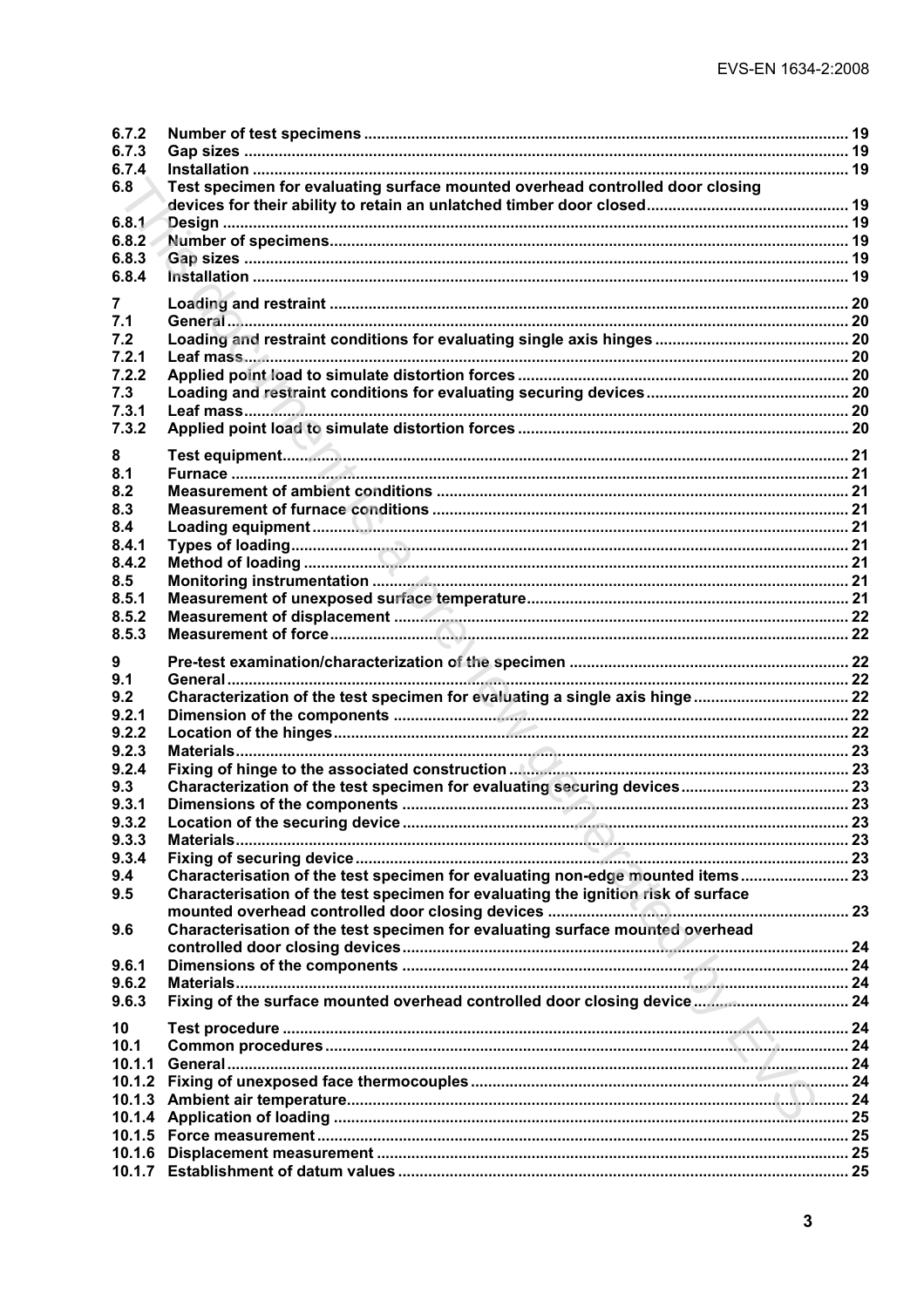| 10.2                |                                                                                                                                                                                                                                                                                                                           |  |
|---------------------|---------------------------------------------------------------------------------------------------------------------------------------------------------------------------------------------------------------------------------------------------------------------------------------------------------------------------|--|
| 10.3                |                                                                                                                                                                                                                                                                                                                           |  |
| 10.3.1              |                                                                                                                                                                                                                                                                                                                           |  |
| $10.3.\overline{2}$ |                                                                                                                                                                                                                                                                                                                           |  |
| 10.3.3              |                                                                                                                                                                                                                                                                                                                           |  |
| 10.3.4              |                                                                                                                                                                                                                                                                                                                           |  |
| 10.4                |                                                                                                                                                                                                                                                                                                                           |  |
| 10.5                |                                                                                                                                                                                                                                                                                                                           |  |
| 11                  |                                                                                                                                                                                                                                                                                                                           |  |
| 11.1                |                                                                                                                                                                                                                                                                                                                           |  |
| 11.2                |                                                                                                                                                                                                                                                                                                                           |  |
| 11.3                |                                                                                                                                                                                                                                                                                                                           |  |
| 11.4                | Integrity (E) <b>A. 27</b> (E) <b>A. 27</b> (E) <b>A. 27</b> (E) <b>A. 27</b> (E) <b>A. 27</b> (E) <b>A. 27</b> (E) <b>A. 27</b> (E) <b>A. 27</b> (E) <b>A. 27</b> (E) <b>A. 27</b> (E) <b>A. 27</b> (E) <b>A. 27</b> (E) <b>A. 27</b> (E) <b>A. 27</b> (E) <b>A. 27</b> (E) <b>A. 27</b> (E) <b>A. 27</b> (E) <b>A. </b> |  |
| 11.5                |                                                                                                                                                                                                                                                                                                                           |  |
| 11.6                |                                                                                                                                                                                                                                                                                                                           |  |
| 11.6.1              |                                                                                                                                                                                                                                                                                                                           |  |
| 11.6.2              |                                                                                                                                                                                                                                                                                                                           |  |
| 11.6.3              |                                                                                                                                                                                                                                                                                                                           |  |
| 11.6.4              |                                                                                                                                                                                                                                                                                                                           |  |
|                     |                                                                                                                                                                                                                                                                                                                           |  |
| 12                  |                                                                                                                                                                                                                                                                                                                           |  |
| 12.1                |                                                                                                                                                                                                                                                                                                                           |  |
| 12.2                |                                                                                                                                                                                                                                                                                                                           |  |
| 12.3                |                                                                                                                                                                                                                                                                                                                           |  |
| 12.4                | Evaluating the ignition risk from attaching surface mounted overhead controlled                                                                                                                                                                                                                                           |  |
| 12.5                | door closing devices to the unexposed face of uninsulating steel or glazed doors 29                                                                                                                                                                                                                                       |  |
|                     | Surface mounted overhead controlled door closing devices for use on unlatched                                                                                                                                                                                                                                             |  |
|                     |                                                                                                                                                                                                                                                                                                                           |  |
| 13                  |                                                                                                                                                                                                                                                                                                                           |  |
|                     |                                                                                                                                                                                                                                                                                                                           |  |
|                     |                                                                                                                                                                                                                                                                                                                           |  |
| 14                  |                                                                                                                                                                                                                                                                                                                           |  |
| 14.1                |                                                                                                                                                                                                                                                                                                                           |  |
| 14.1.1<br>14.1.2    |                                                                                                                                                                                                                                                                                                                           |  |
|                     |                                                                                                                                                                                                                                                                                                                           |  |
| 14.2<br>14.2.1      |                                                                                                                                                                                                                                                                                                                           |  |
|                     |                                                                                                                                                                                                                                                                                                                           |  |
| 14.2.2<br>14.2.3    |                                                                                                                                                                                                                                                                                                                           |  |
|                     |                                                                                                                                                                                                                                                                                                                           |  |
| 14.2.5              |                                                                                                                                                                                                                                                                                                                           |  |
| 14.2.6              |                                                                                                                                                                                                                                                                                                                           |  |
| 14.2.7              |                                                                                                                                                                                                                                                                                                                           |  |
| 14.2.8              |                                                                                                                                                                                                                                                                                                                           |  |
| 14.2.9              |                                                                                                                                                                                                                                                                                                                           |  |
| 14.3                |                                                                                                                                                                                                                                                                                                                           |  |
| 14.3.1              |                                                                                                                                                                                                                                                                                                                           |  |
| 14.3.2              |                                                                                                                                                                                                                                                                                                                           |  |
| 14.3.3              |                                                                                                                                                                                                                                                                                                                           |  |
| 14.3.4              |                                                                                                                                                                                                                                                                                                                           |  |
| 14.3.5              |                                                                                                                                                                                                                                                                                                                           |  |
| 14.3.6              |                                                                                                                                                                                                                                                                                                                           |  |
| 14.3.7              |                                                                                                                                                                                                                                                                                                                           |  |
| 14.3.8              |                                                                                                                                                                                                                                                                                                                           |  |
| 14.3.9              |                                                                                                                                                                                                                                                                                                                           |  |
| 14.4                |                                                                                                                                                                                                                                                                                                                           |  |
| 14.4.1              |                                                                                                                                                                                                                                                                                                                           |  |
| 14.4.2              |                                                                                                                                                                                                                                                                                                                           |  |
| 14.4.3<br>14.5      |                                                                                                                                                                                                                                                                                                                           |  |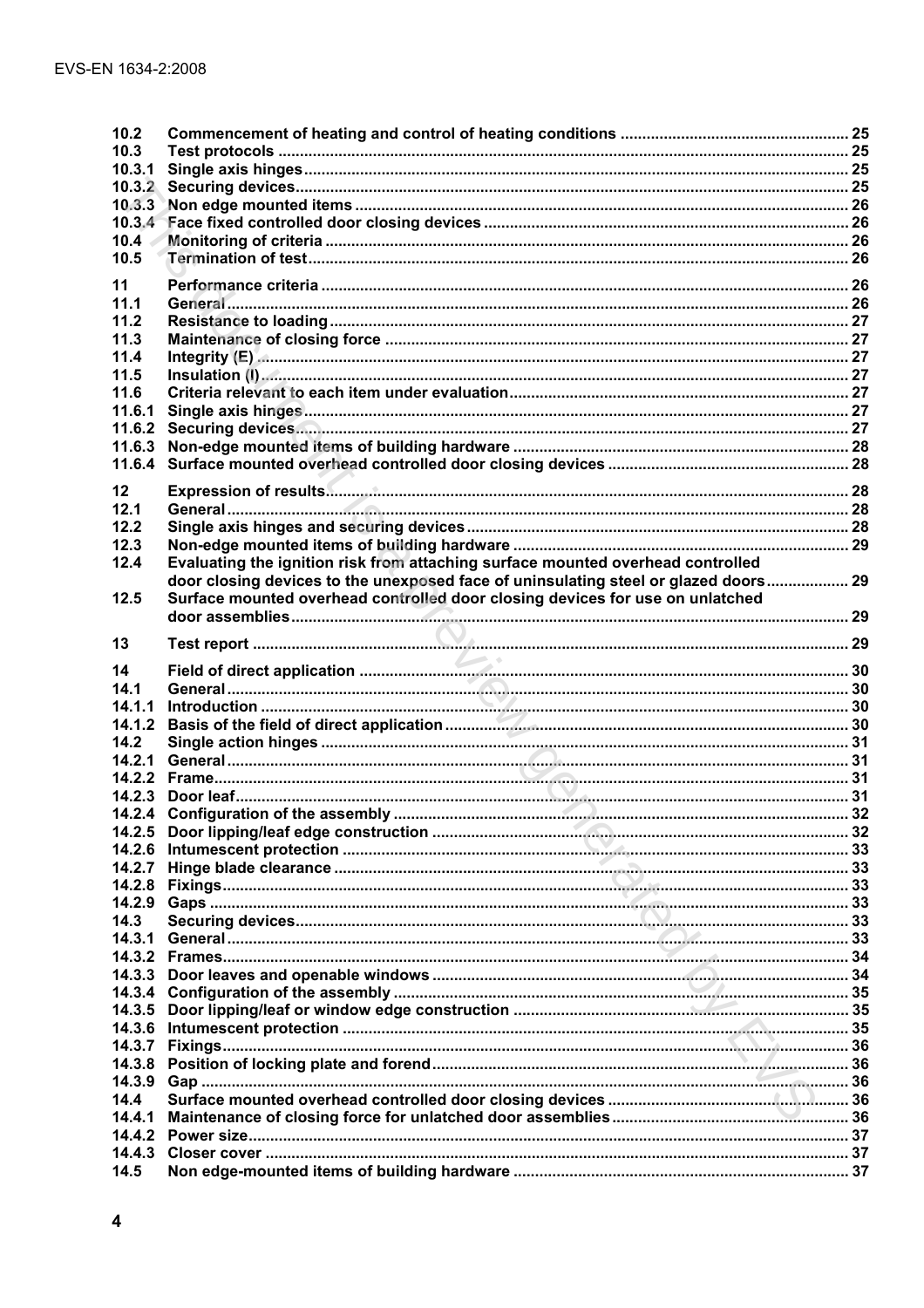| 14.5.1<br>14.5.2 |                              |  |
|------------------|------------------------------|--|
| 14.5.3           |                              |  |
|                  |                              |  |
|                  |                              |  |
| 14.5.8           |                              |  |
|                  |                              |  |
|                  |                              |  |
| B.1<br>B.2       |                              |  |
| C.1<br>C.2       |                              |  |
| C.3<br>C.4       |                              |  |
|                  |                              |  |
| E.1              |                              |  |
| E.2              |                              |  |
|                  |                              |  |
|                  |                              |  |
|                  | TOL TOL SON<br>January 11/11 |  |
|                  | 5                            |  |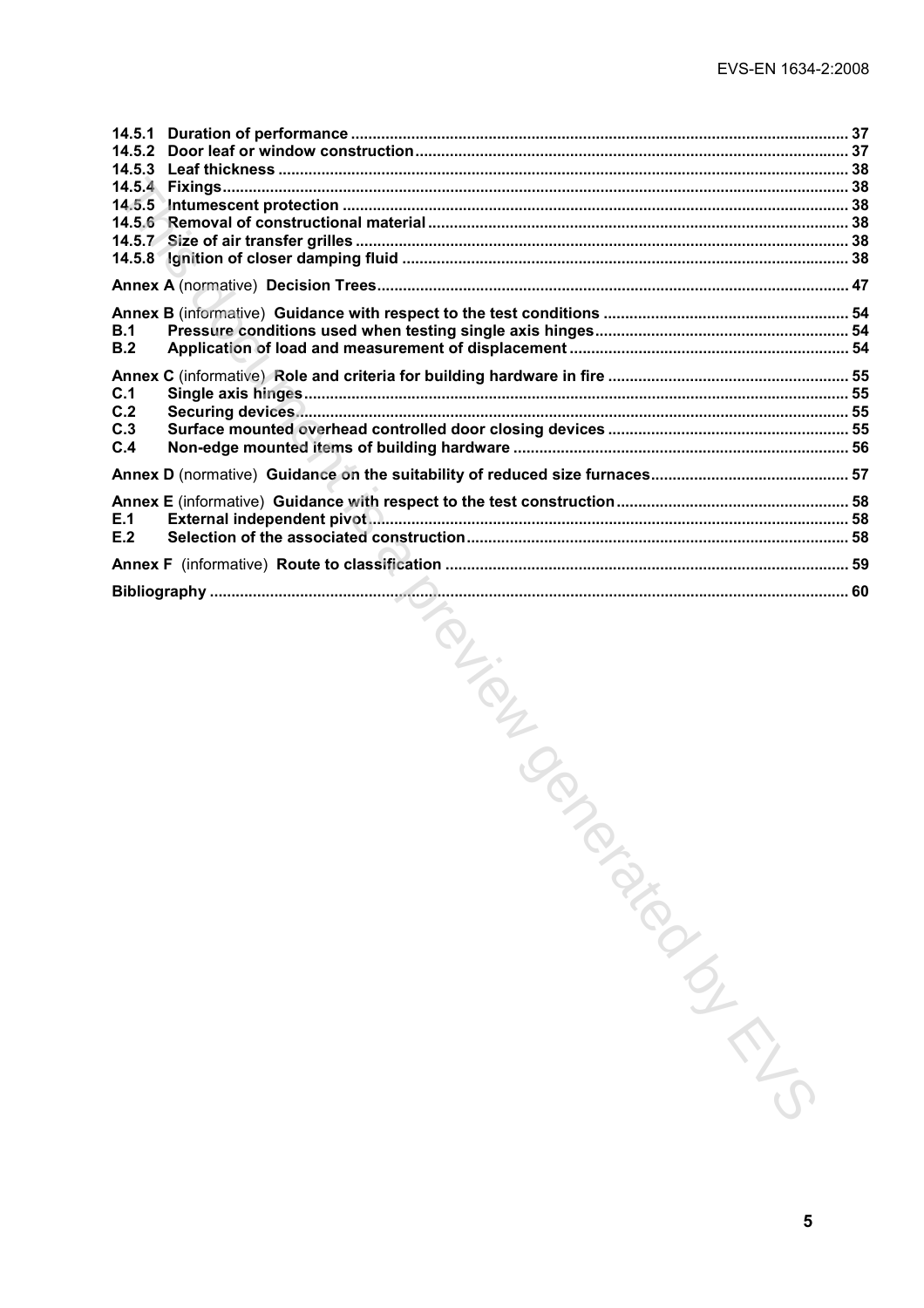## **Foreword**

This document (EN 1634-2:2008) has been prepared by Technical Committee CEN/TC 127 "Fire safety in buildings", the secretariat of which is held by BSI.

This European Standard shall be given the status of a national standard, either by publication of an identical text or by endorsement, at the latest by May 2009, and conflicting national standards shall be withdrawn at the latest by May 2009.

Attention is drawn to the possibility that some of the elements of this document may be the subject of patent rights. CEN [and/or CENELEC] shall not be held responsible for identifying any or all such patent rights.

This document has been prepared under a mandate given to CEN by the European Commission and the European Free Trade Association, and supports essential requirements of EC Directive 89/106/EEC.

EN 1634 '*Fire resistance and smoke control tests for door, shutter and openable window assemblies and elements of building hardware*' of the following:

- Part 1: *Fire resistance tests for doors, shutters and openable windows*;
- Part 2: *Fire resistance characterisation test for elements of building hardware*;
- Part 3: *Smoke control test for door and shutter assemblies*.

If this draft becomes a European Standard, CEN members are bound to comply with the CEN/CENELEC Internal Regulations which stipulate the conditions for giving this European Standard the status of a national standard without any alteration.

This draft European Standard was established by CEN in three official versions (English, French, German). A version in any other language made by translation under the responsibility of a CEN member into its own language and notified to the Central Secretariat has the same status as the official versions.

According to the CEN/CENELEC Internal Regulations, the national standards organizations of the following countries are bound to implement this European Standard: Austria, Belgium, Bulgaria, Cyprus, Czech Republic, Denmark, Estonia, Finland, France, Germany, Greece, Hungary, Iceland, Ireland, Italy, Latvia, Lithuania, Luxembourg, Malta, Netherlands, Norway, Poland, Portugal, Romania, Slovakia, Slovenia, Spain, Sweden, Switzerland and the United Kingdom. **Foreword**<br>
This document (EN 1634-2.2008) has been prepared by Technical Committee CENTC 127 "Fire<br>
sidely in buildings", the secretaria of which is held by (BSI)<br>
This European Standard state of the grassing of a nationa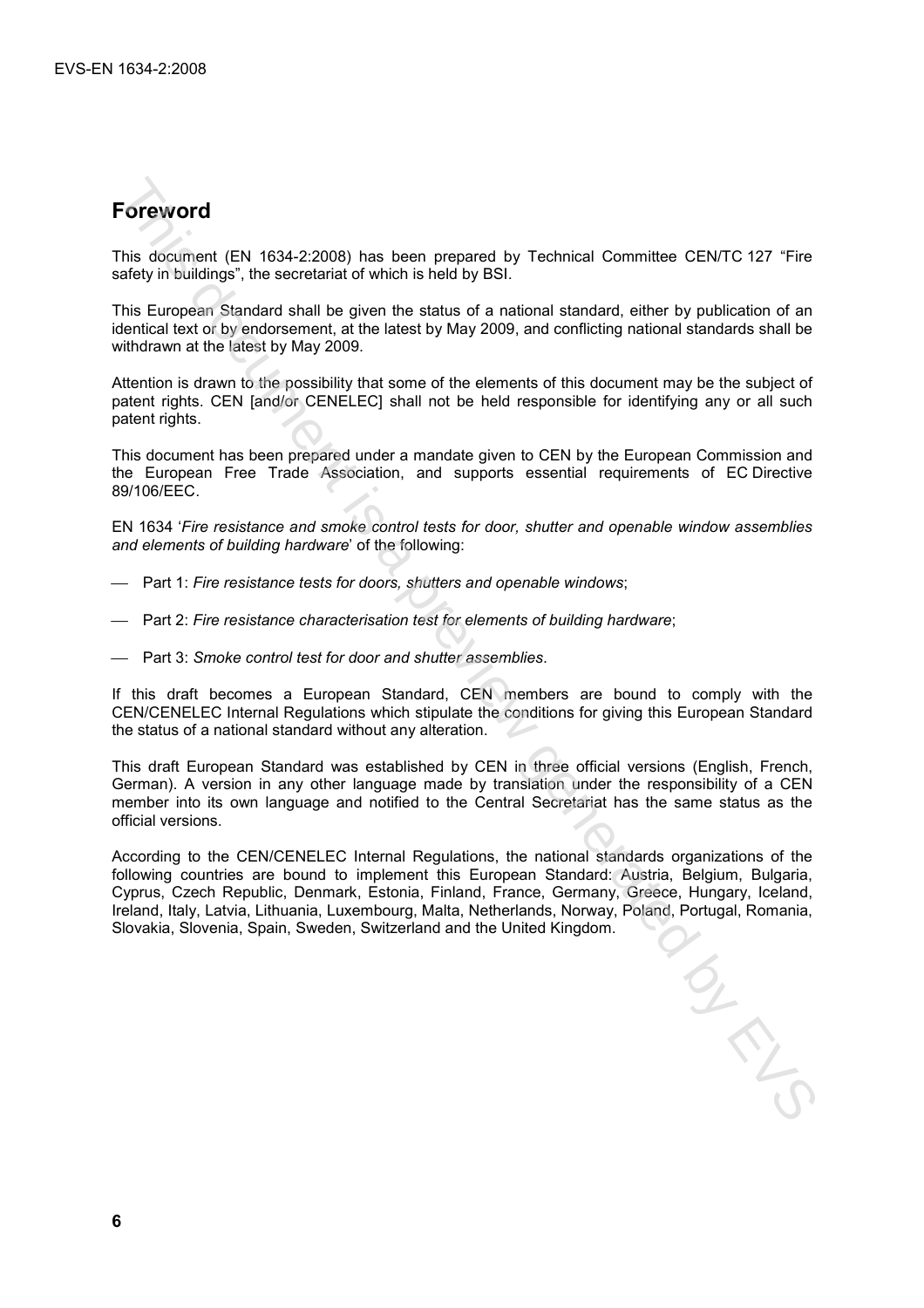### **Introduction**

This European Standard permits an evaluation of the contribution that a selected item of building hardware is able to make (either positive or negative) to the fire resistance of a hinged or pivoted doorset or an openable window assembly without requiring a full size test.

An item of building hardware does not have a fire resistance capability in itself because fire resistance is a term which can only be applied to an element of structure and is quantified by means of the fire resistance test. An item of building hardware does, however, form part of a fire barrier (fire resisting doors and openable windows) and therefore is required to have demonstrated suitability for that purpose. See Annex F for the relationship of this Test Standard with door-related product standards, test methods and classification.

This European Standard describes a procedure for determining the influence of building hardware with respect to fire resistance in terms of integrity and insulation when incorporated in a fire resisting door or openable window assembly used for personnel access, maintenance, and in some countries, as a means of escape. Such test assemblies use reduced size specimens of the proposed construction in place of the full size assembly. More than one specimen may be tested together in a standard furnace test providing the separation of the elements required by EN 1363-1 is maintained. The test is designed to characterize the influence that the selected item of building hardware has on the fire resistance of a full size assembly in a manner that solely addresses the factors attributed to that item. **nitroduction**<br>This European Standard permits an evaluation of the contribution that a selected term of building<br>andware is able to make (either positive or negative) to the foreststance<br>forests a previous consider a previ

There are five individual methods for characterizing the fire behaviour of the following items of building hardware. The scope of each method is given in the following:

- a) Method for testing single axis hinges and pivots for side hung door assemblies and openable windows:
	- 1) single axis hinges<sup>1)</sup>;
	- 2) single action pivots<sup>1)</sup>;
	- 3) spring hinges (for evaluating the influence on integrity) uncontrolled door closing devices;
	- 4) double action pivots.
- b) Method for testing edge mounted securing devices, including those for use on sliding doors:
	- 1) mortice latches and mortice locks and mortice deadlocks, including electric locks and multipoint locks with locking plates<sup>2)</sup>;
	- 2) rim latches and locks<sup>1)</sup>;
	- 3) cylinders (for latches and locks);
	- 4) door and window bolts;
	- 5) exit devices.

l

2) If changed separately from the lock.

<sup>1)</sup> Dependent upon decision 'tree' indicating that the method is applicable.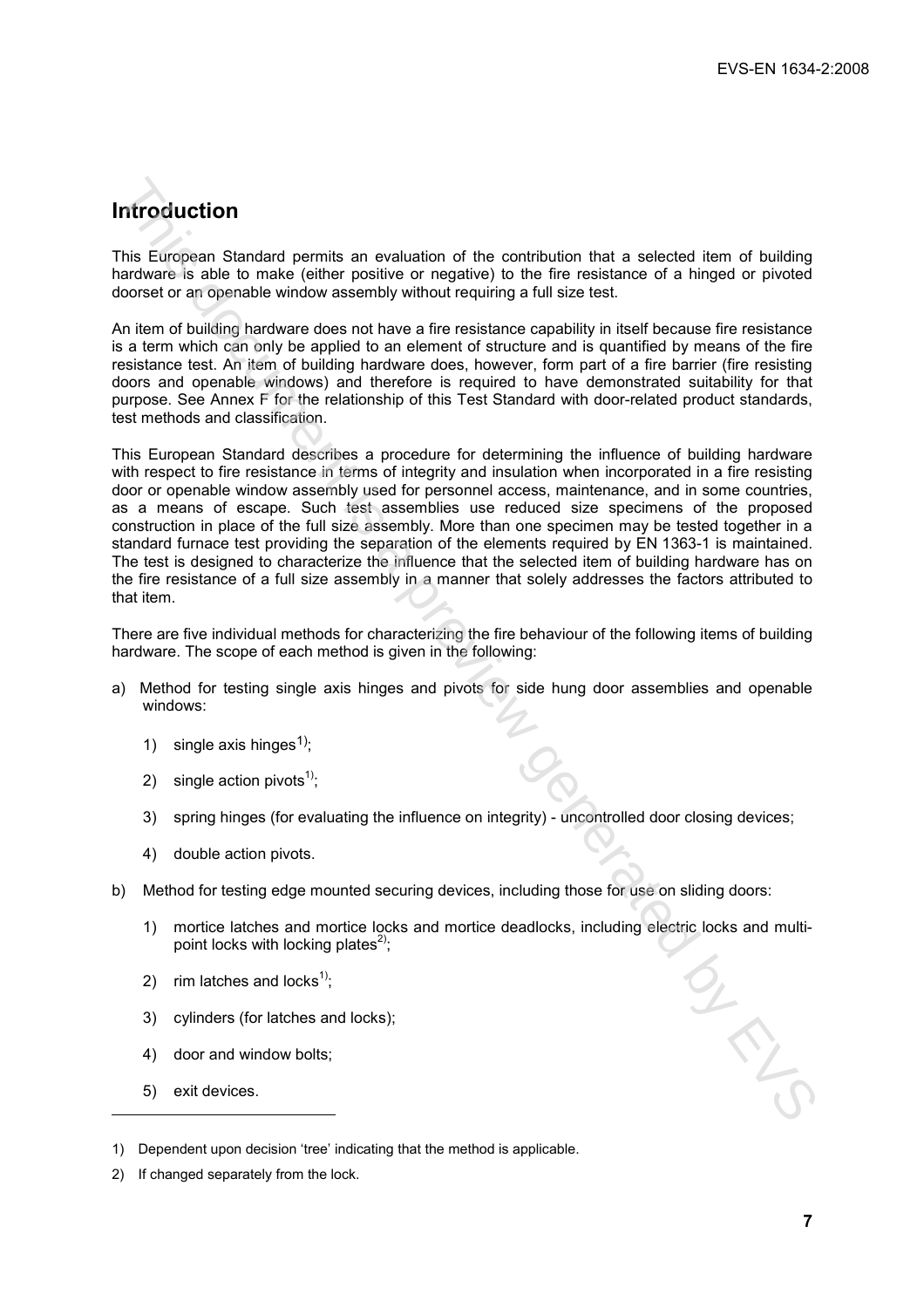- c) Method for testing non-edge mounted items of building hardware:
	- 1) letter plates;
	- 2) air transfer grilles;
	- 3) push plates and pull handles;
	- 4) door furniture (such as lever handles and knobs);
	- 5) door viewers;
	- 6) fixings/fixing techniques.
- d) Method for evaluating ignition for items attached to the unexposed face of uninsulated steel or glazed doors:
	- 1) overhead face fixed controlled door closing devices.
- e) Method for testing controlled door closing devices for use on unlatched fire resisting door assemblies:
	- 1) overhead face fixed controlled door closing devices<sup>1)</sup>:
	- 2) spring hinges (for evaluating the ability to retain door closed) uncontrolled door closing device.

This method is not suitable for evaluating concealed and/or floor mounted door closing devices.

Results of tests described in this European Standard are expressed in terms of performance rating which, when used in conjunction with the associated field of direct application clause, will define a range of applications for which the selected item of building hardware is suitable. This can be used when establishing the field of application of the door or openable window assembly by ensuring that only building hardware which has a positive influence is used. Whilst the instrumentation recommended is the minimum required, the use of additional thermocouples is recommended since this will assist in making further extrapolation or interpolation of the results.

Attention is drawn to the need to ensure that the test described in this European Standard is performed under suitable conditions which afford adequate protection to personnel against the risk of fire and/or inhalation of smoke and/or toxic products of combustion. Previous Cr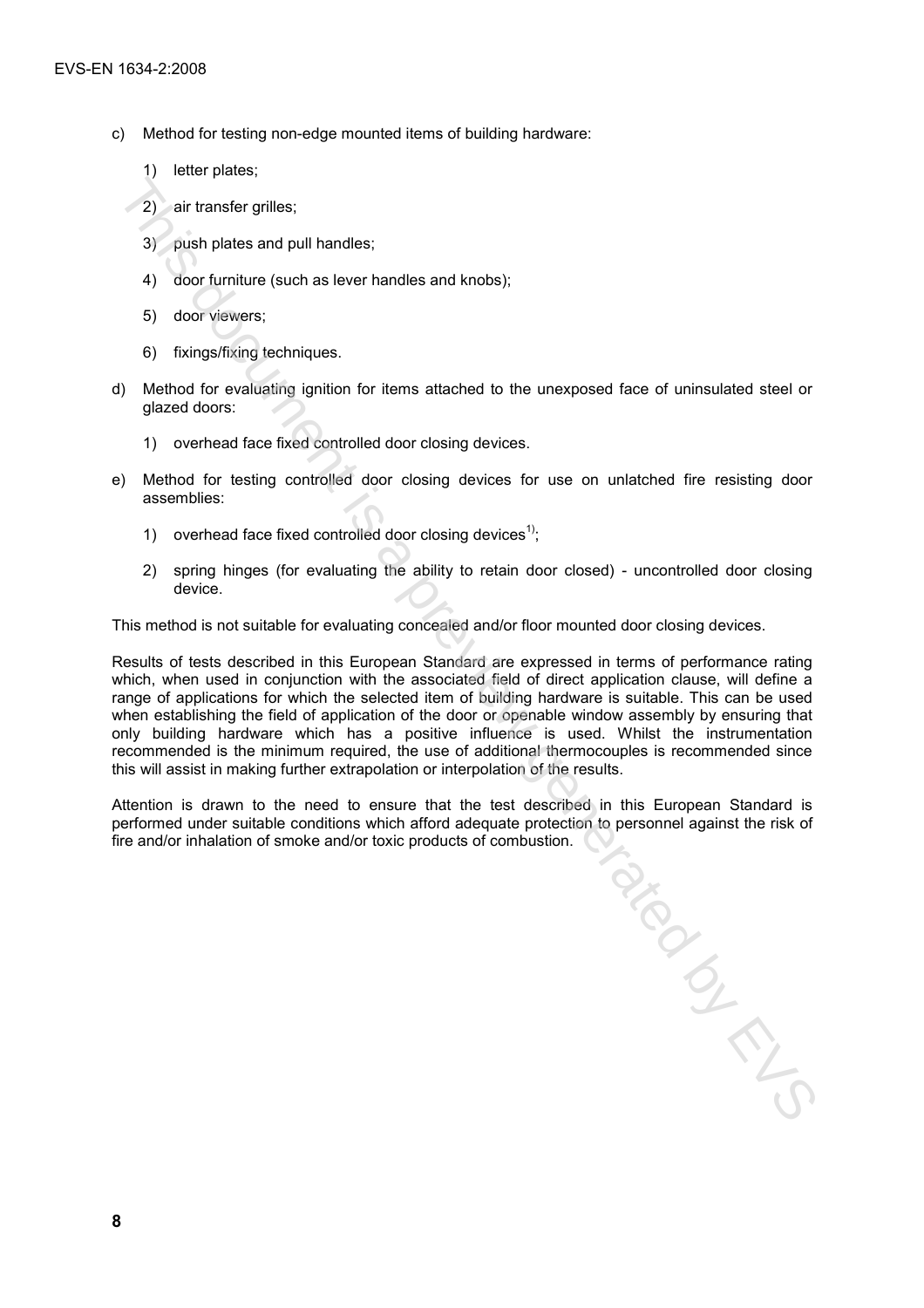### **1 Scope**

This European Standard specifies a method for characterizing the influence on fire performance of items of building hardware for incorporation into hinged or pivoted vertically installed fire door assemblies (having either one or two leaves) or vertically installed openable window assemblies, of known fire resistance of up to and including 240 minutes integrity (and where relevant insulation) in accordance with EN 1634-1. It applies to the testing of building hardware for use on hinged and pivoted doors and openable windows which include framed glazed doors and windows, but not glass doors. It does not include a test for durability or other performance characteristics, which should be evaluated according to the product standard for the item of building hardware or as given in EN 14600. The Luimostan Standard specifies a method for characterizaring the inhene on the performance of the performance of the performance of the performance of the performance of the performance of the performance of the bar and

The method is suitable for characterizing building hardware for use on non-metallic door or window assemblies consisting of cellulosic materials or mineral boards faced with cellulosic materials, hung in either cellulosic, mineral cored or metal frames: or conventional steel doors made from sheet steel, not more than 1,5 mm thick, hung in steel frames (steel doors include doors filled with mineral board or mineral fibre cores but not steel clad timber/cellulosic doors). The size of these assemblies can be up to that given in the field of direct application for the door leaf construction concerned.

This method is not directly appropriate for evaluating building hardware for use on glass or glazed doors with decorative perimeter framing. The appropriateness of this method of test can be established by reference to the flow chart given in Annex A.

This European Standard does not constitute a fire resistance test for a leaf, window, frame, intumescent seal, or anything other than the selected item of building hardware. The use of any resulting field of direct application is restricted to leaf and frame constructions which have been successfully tested to EN 1634-1. The method has been developed primarily to permit the evaluation of building hardware for hinged or pivoted door assemblies and openable windows, but the method is also suitable for evaluating some items of building hardware, which are non-edge mounted, for use with sliding doors and openable windows.

#### **2 Normative references**

l

The following referenced documents are indispensable for the application of this document. For dated references, only the edition cited applies. For undated references, the latest edition of the referenced document (including any amendments) applies.

EN 11*5*4:1996, *Building hardware — Controlled door closing devices — Requirements and test methods* 

EN 1363-1:1999, *Fire resistance tests — Part 1: General requirements*

EN 1634-1:2000, *Fire resistance and smoke control tests for door and shutter assemblies, openable windows and elements of building hardware — Part 1: Fire resistance test for doors and shutter assemblies and openable windows*

EN 1935:2002, *Building hardware — Single-axis hinges — Requirements and test methods* 

EN 122093), *Building hardware — Locks and latches — Mechanically operated locks, latches and locking plates — Requirements and test methods*

EN 12519:2004, *Windows and pedestrian doors — Terminology*

<sup>3)</sup> Only selected locks, deadlocks and latches from EN 12209 are subjected to the requirements of this European Standard, EN 1634-2.